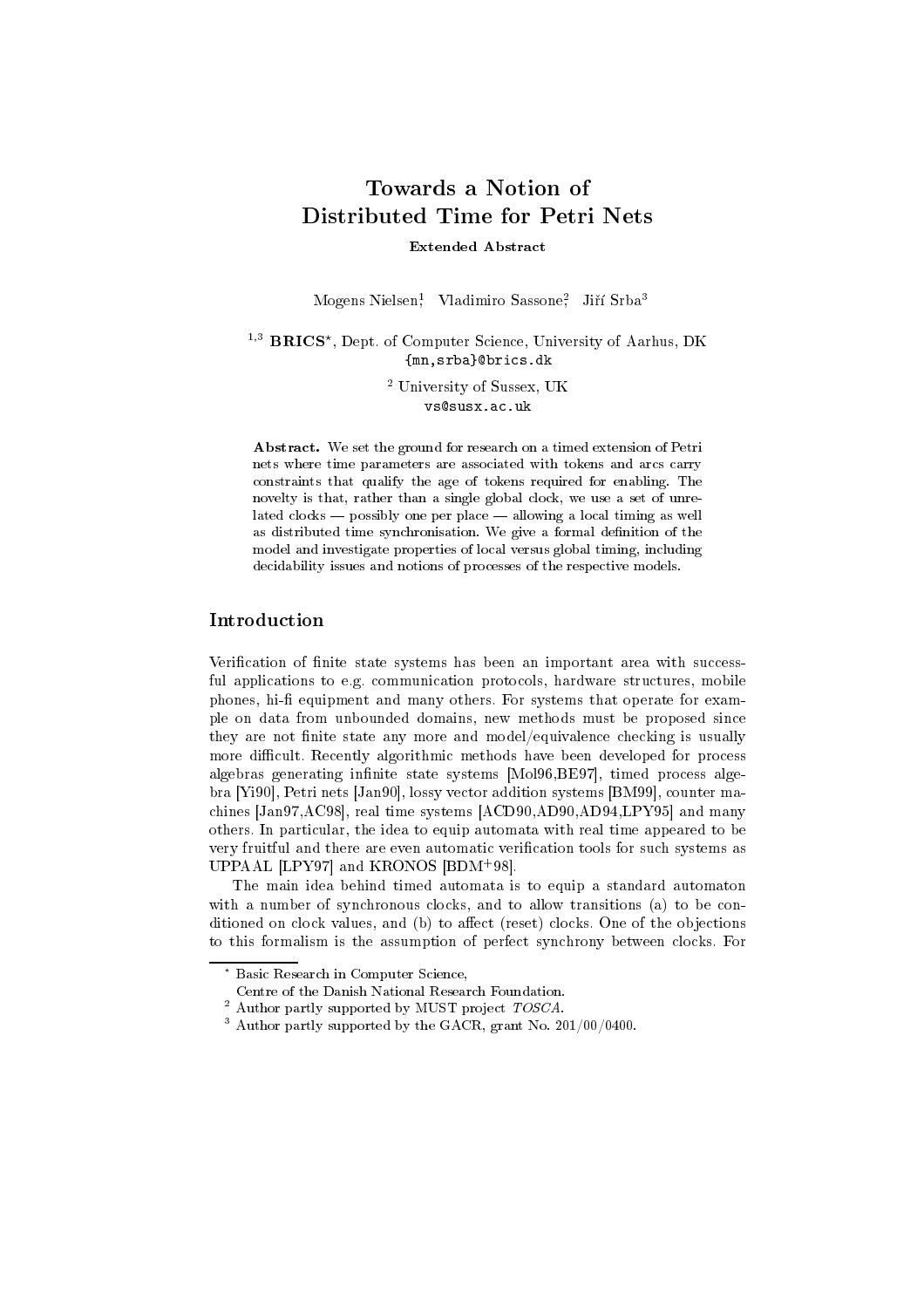many applications this assumption is justified, but for others this is an unrealistic assumption. It is easy to imagine systems which are geographically highly distributed where this is the case, but also within hardware design the issue has been addressed, e.g. within work on so-called Globally Asynchronous Locally Synchronous (GALS) systems [MHKEBLTP98].

We are looking for a formalism in which to model such systems. Petri nets seem to be a natural starting point, since one of the virtues of nets is the explicit representation of locality.

Several models that take time features into account have been presented in the literature (for a survey see [Bow96,Wan98]). For example timed transitions Petri nets were proposed by Ramchandani [Ram73]. Here each transition is annotated with its firing duration. Another model where time parameters are associated to the places is called *timed places Petri nets*, introduced by Sifakis [Sif77]. We will analyse timed-arc Petri nets [BLT90,Han93], a time extension of Petri nets where time (age) is associated to tokens and transitions are labelled by time intervals, which restrict the age of tokens that can be used to fire the transition. In this model, time is considered to be *global*, i.e., all tokens grow older with the same speed. In spite of the fact that reachability is decidable for ordinary Petri nets [May81], reachability for global timed-arc Petri nets is undecidable [RGdFE99]. On the other hand, coverability is decidable for global timed-arc Petri nets [RdFEA00,AN01]. It is also known that the model offers 'weak' expressiveness, in the sense that it cannot simulate Turing machines [BC89].

We suggest a new model where time elapses in a place independently on other places, taking the view that places represent "localities". We generalise this idea of local clocks in such a way that we allow to define an equivalence relation on places such that two places must synchronise if and only if they are in the same equivalence class. We call this model distributed timed-arc Petri nets. As special instances we get *local* timed-arc Petri nets (LT nets) where no places are forced to synchronise, and global timed-arc Petri nets (GT nets) with full synchronisation. There is yet another motivation for considering LT nets, namely that they seem to be a weaker model than the original one with global time and some properties could be algorithmically verified. We investigate here to what extent this hope is justified.

## Distributed timed-arc Petri nets

In this section we define formally the model and we consider both continuous and discrete time.

#### Definition 1 (Distributed timed-arc Petri net).

A distributed timed-arc Petri net (DTAPN) is a tuple  $N = (P, T, F, c, E, D)$ ,

- $-P$  is a finite set of places,
- The set of transitions such that T is a such that T  $\mathbb{P} \setminus \mathbb{P}$  is such that T  $\mathbb{P} \setminus \mathbb{P}$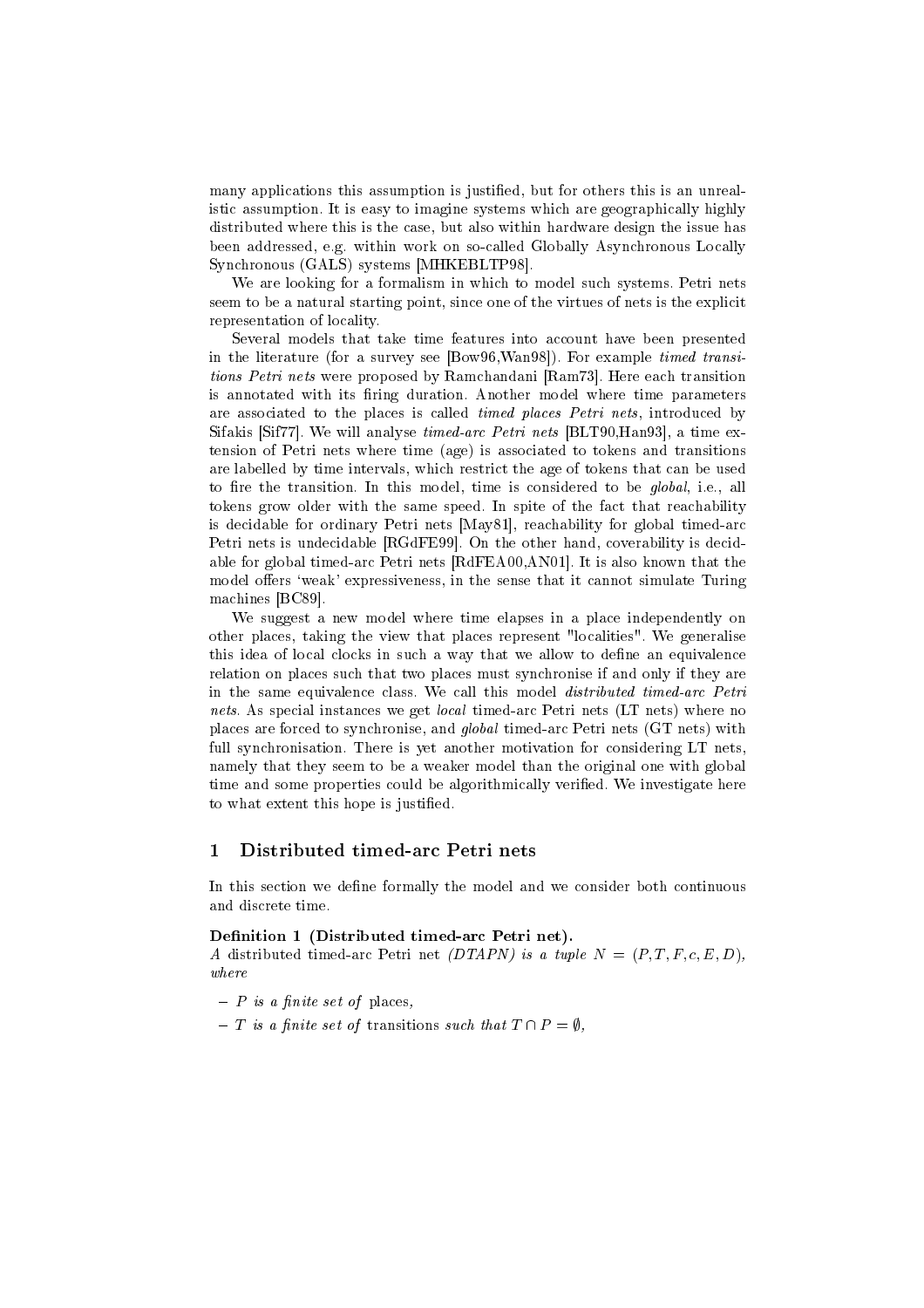- F (P T ) [ (T P ) is a ow relation,
- $\mathbf{F}$  is a set of  $\mathbf{F}$  is a set of  $\mathbf{F}$  is a set of  $\mathbf{F}$  is a set of  $\mathbf{F}$ for each arc  $(p, t) \in F$  if  $c(p, t) = (t_1, t_2)$  then  $t_1 \leq t_2$ ,
- $\equiv$  equivalence relation on places ( synchronication relation relation relations) and relation  $\ell$
- $D \in \{\mathbb{R}_0^d, \mathbb{N}\}\$  is either continuous or discrete time.

Let  $x$  2 D and  $\{v_1,\ldots,v_{\ell}\}$  with  $\ell$  and we write  $x$  2 c(p; t). We write  $\ell$  is taken the  $\ell$ also denne  $t = \{p \mid (p, t) \in F\}$  and  $t = \{p \mid (t, p) \in F\}$ .

#### Definition 2 (Marking).

Let  $N = (P, T, F, c, E, D)$  be a DTAPN. A marking M is a function

$$
M: P \to \mathcal{B}(D)
$$

where  $\mathcal{B}(D)$  denotes the set of finite multisets on  $D$ .

Each place is thus assigned a certain number of tokens, and each token is and a real contracted with a real (natural) number (age). Let  $x$  2 B(D) and a 2  $\equiv$  with  $\sim$ define  $x \leftrightarrow a$  in such a way that we add the value a to every element of x, i.e.,  $\alpha$  , and a fibre for  $\beta$  and  $\beta$  are allowed with markings we allow only mathematic  $\beta$  with all  $\beta$ tokens of age 0.

#### Definition 3 (Marked DTAPN).

A marked DTAPN is a pair  $(N, M)$  where N is a distributed timed-arc Petri net and M is an initial marking.

Let us now define the dynamics of DTAPNs. We introduce two types of transition rules:  $firing$  of a transition and  $time\text{-}elapsing$ .

#### Definition 4 (Transition rules).

 $\mathcal{L}$   $\mathcal{L}$   $\mathcal{L}$   $\mathcal{L}$   $\mathcal{L}$   $\mathcal{L}$   $\mathcal{L}$   $\mathcal{L}$   $\mathcal{L}$   $\mathcal{L}$   $\mathcal{L}$   $\mathcal{L}$   $\mathcal{L}$   $\mathcal{L}$   $\mathcal{L}$   $\mathcal{L}$   $\mathcal{L}$   $\mathcal{L}$   $\mathcal{L}$   $\mathcal{L}$   $\mathcal{L}$   $\mathcal{L}$   $\mathcal{L}$   $\mathcal{L}$   $\mathcal{$ 

- $-$  we say that t is enabled by M in  $\forall p \in \iota$ .  $\exists x \in M(p)$ .  $x \in c(p, \iota)$ .
- If t is enabled by M then it can be fired, producing a marking  $M'$  such that:

$$
\forall p \in P. \ \ M'(p) = \left( M(p) \smallsetminus C^-(p,t) \right) \cup C^+(t,p)
$$

where C and C are chosen to satisfy the following equations (note that there may be more possibilities and that all the operations are on multisets):

$$
C^{-}(p,t) = \begin{cases} \{x\} & \text{if } p \in \mathbf{^*t} \land x \in M(p) \land x \in c(p,t) \\ \emptyset & \text{otherwise} \end{cases}
$$

$$
C^{+}(t,p) = \begin{cases} \{0\} & \text{if } p \in t^{\bullet} \\ \emptyset & \text{otherwise.} \end{cases}
$$

Then we write  $M(t)M'$ . Note that the new tokens added to places  $t^{\bullet}$  are of the initial age 0.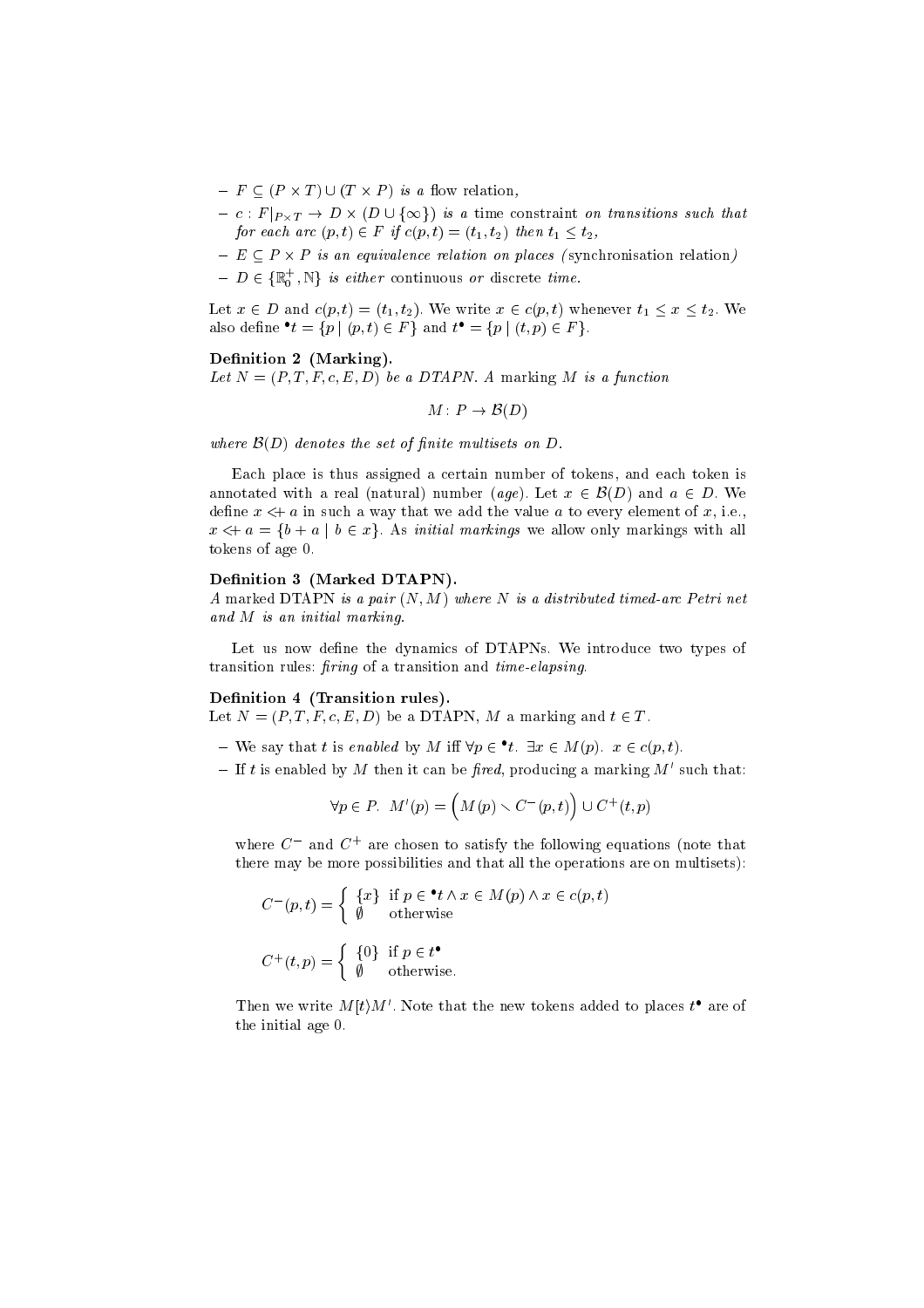

Fig. 1. Example of time synchronisation for GT nets

We denote a time-elapsing transition , for  $\alpha$  ,  $\alpha$  , where  $\alpha$  is  $\alpha$  $[p]_E$  denotes the E-equivalence class of p:

$$
M[\epsilon)M'
$$
 iff  $\forall p \in P$ .  $M'(p) = M(p) \iff \epsilon([p]_E)$ .

We write  $M \longrightarrow M$  in either  $M(t)M$  or  $M(t)M$  for some tor  $\epsilon$ .

In particular we can consider the following two classes of DTAPNs. The first one requires an absolute synchronisation and was studied in the past, while the other one is a new model  $-$  completely asynchronous.

- Global timed-arc Petri nets (GT nets): E <sup>=</sup> P P .
- Local timed-arc Petri nets (LT nets):  $E = \Delta_P = \{(p, p) \mid p \in P\}.$

#### 2 Examples

In this section we present three examples of timed-arc Petri nets in order to demonstrate the usefulness of GT nets, LT nets and the general model of distributed timed-arc Petri nets. Let us first consider an example of a GT net. Figure 1 gives its graphical representation.

Places are drawn as circles and squares represent transitions with given names. The flow relation is present in form of arcs and every arc from a place to a transition contains a time interval. In the initial marking a pair of tokens of age <sup>0</sup> is present in the upper two places of the picture. An interesting transition is named 'synch'. This is an example of *time synchronisation*, in the sense that in order to fire this transition from the initial marking, there must be some time-elapsing step by <sup>4</sup> or <sup>5</sup> time units. If the net is considered with continuous time also any -elapsing step is step in  $\mathcal{A}$  ,  $\mathcal{A}$  ,  $\mathcal{A}$  ,  $\mathcal{A}$  ,  $\mathcal{A}$  ,  $\mathcal{A}$  ,  $\mathcal{A}$  ,  $\mathcal{A}$  ,  $\mathcal{A}$  ,  $\mathcal{A}$  ,  $\mathcal{A}$  ,  $\mathcal{A}$  ,  $\mathcal{A}$  ,  $\mathcal{A}$  ,  $\mathcal{A}$  ,  $\mathcal{A}$  ,  $\mathcal{$ the transition 'synch'. Whenever we want to fire this transition again, the age of tokens in the places from synch must by synchronised in a similar fashion. Observe that the system can easily deadlock since tokens in places may become dead, i.e., they are too old to be useful for firing a transition.

Let us have a look at Figure 2 now. This example is to demonstrate a simple producer/consumer system with continuous time. The net is considered with a local time and whenever a time constraint is missing on an arc, we implicitly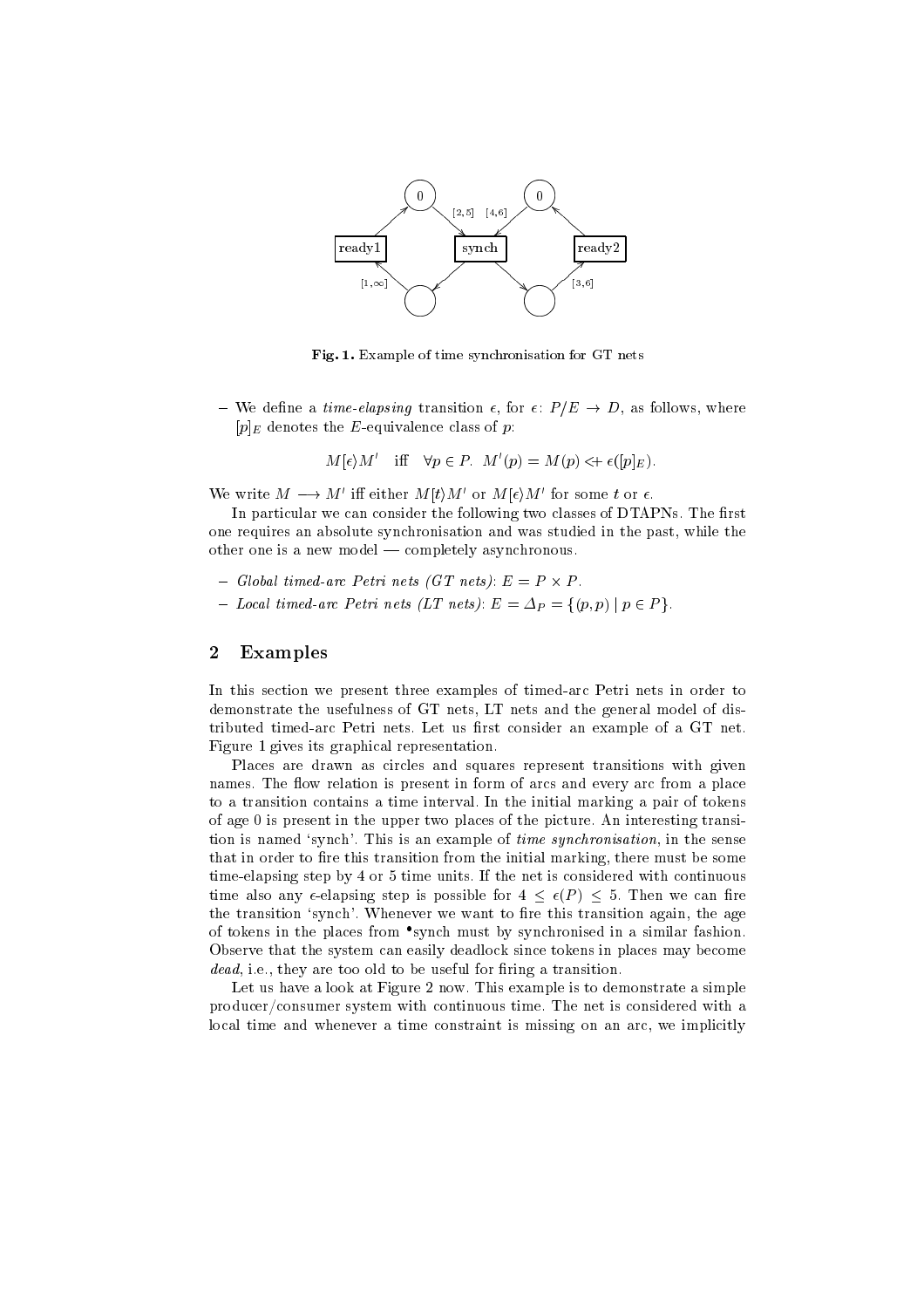

Fig. 2. Producer/consumer example for LT nets

assume that this constraint is irrelevant, i.e., it is of the form  $[0,\infty]$ . Thus the only interesting place where time-parameters are of importance is `store'. The other places are just control ones and time can elapse completely independently there. From the initial marking we can fire a transition 'produce' which adds a number of products (tokens) into 'store'. If time elapses during the production process, products of several ages can appear in 'store'. By firing the transition `switch' we add one token of age <sup>0</sup> into `store' and one into the place `consumer ready'. Now producer is active and he can consume products of age <sup>1</sup> from 'store'. Notice that no time elapsing step is allowed, otherwise there is no token of age 0 in 'store' and the transition 'get ready' cannot be fired. When consumer consumed all the products he wanted, a transition `done' is performed (again checking that there is still the control token of age 0 in 'store') and producer becomes active again. Since consumer is not forced to consume all the products of age 1,it can be the case that products that are too old appear in `store', however, they can be recycled by firing the transition 'recycle'. The example in Figure 2 demonstrates that LT nets are not so weak as they may look. First, it shows that they allow to implement a potentially *infinite timed-queue* in a place in our example in the place `store'. Second, a mechanism is sketched how to restrict a time-elapsing step by means of a control token  $-$  in our case this token is added by the transition `switch'.

The last example we will consider is a Fischer's protocol for mutual exclusion. Fischer's protocol was suggested by Schneider, Bloom and Marzullo in [SBM92] for testing real-time systems and successfully verified using GT nets by Abdulla and Nylen [AN01]. Figure 3 is taken from the paper [AN01] and it demonstrates a running code for a process  $i$ . The idea is that we have potentially infinitely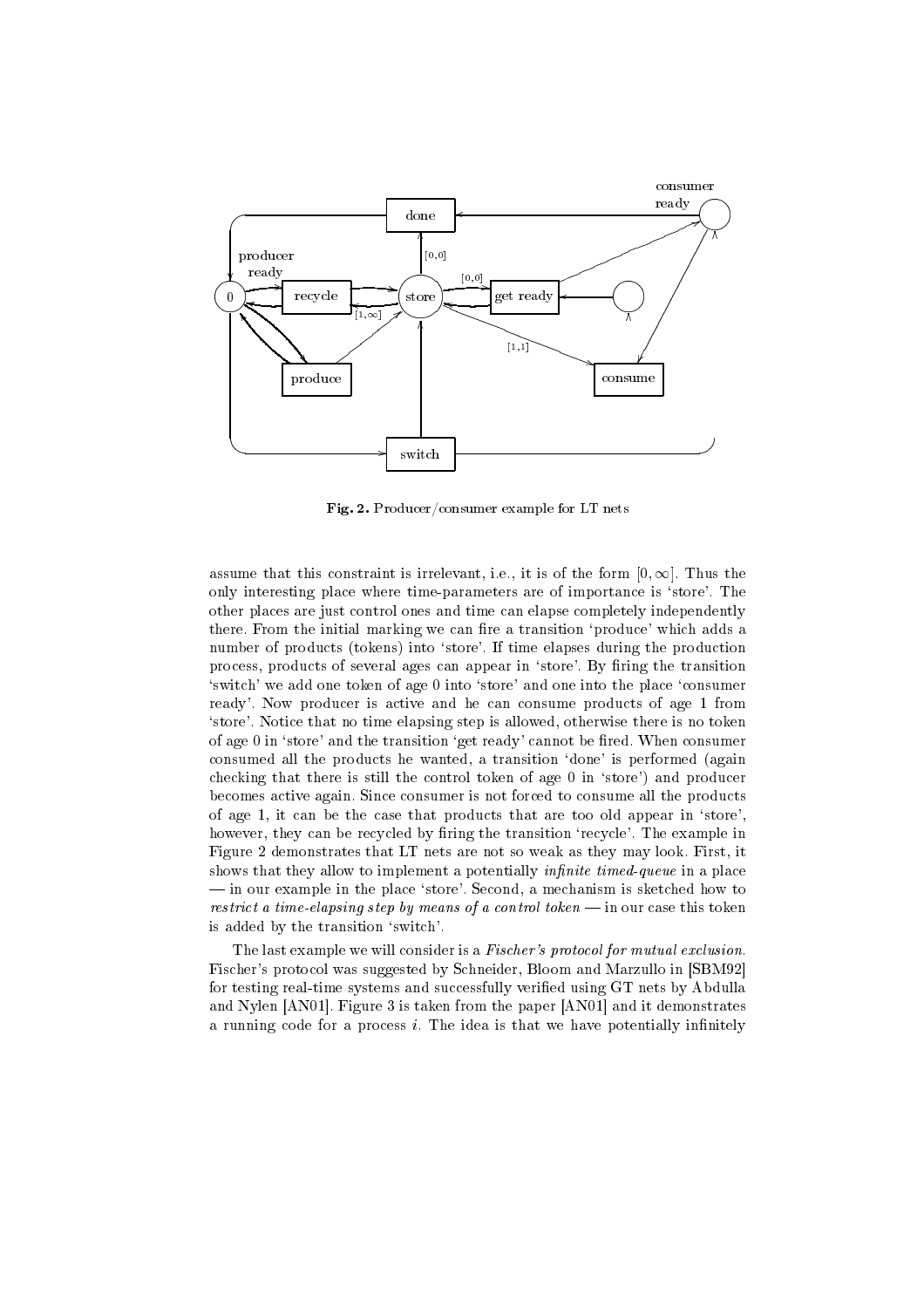

Fig. 3. Fischer's protocol for mutual exclusion



Fig. 4. Dependent transitions in a GT net and independent in an LT net

many processes, each of them running the previously mentioned code. Processes operate on a common shared variable  $v$ ,  $A$  is the initial state and each process has got its own clock  $x_i$ . All the clocks are globally synchronised. Our aim is to show that this protocol is correct in the sense that at most one process can enter

the critical section  $CS$ .<br>Fischer's protocol can be easily modelled in the GT net formalism as was shown in [AN01]. Synchronisation between places  $B$  and  $C$  is essential for the mutual exclusion property. However, in this example no behaviour of processes in the critical section is considered. So the protocol only insures safe scheduling mechanism. Assume that we have another GT net N that models the process behaviour in the critical section. If we want e.g. to put the control mechanism together with  $N$  and still separate their time-parameters, one solution is to define it as distributed timed-arc Petri net. The places in the control mechanism will belong to one equivalence class and the places of N will belong to the other equivalence class. Thus we obtain a complete time-independence between the scheduling process and the process behaviour in the critical section.

## 3 Investigating DTAPNs

We aim at providing a common ground on which to assess relative expressiveness of GT nets and LT nets. One attempt is to formalise a notion of processes of DTAPNs. The standard notion of processes of  $P/T$  nets [GR83] lends itself more readily to LT nets than to GT nets, as illustrated by the net of Figure 4.

Were this net an ordinary, untimed net, we could safely think of the transitions  $t_1$  and  $t_2$  as being completely independent. The situation is not so neat when we consider the time constraints. If we interpret the net as a GT net, i.e.,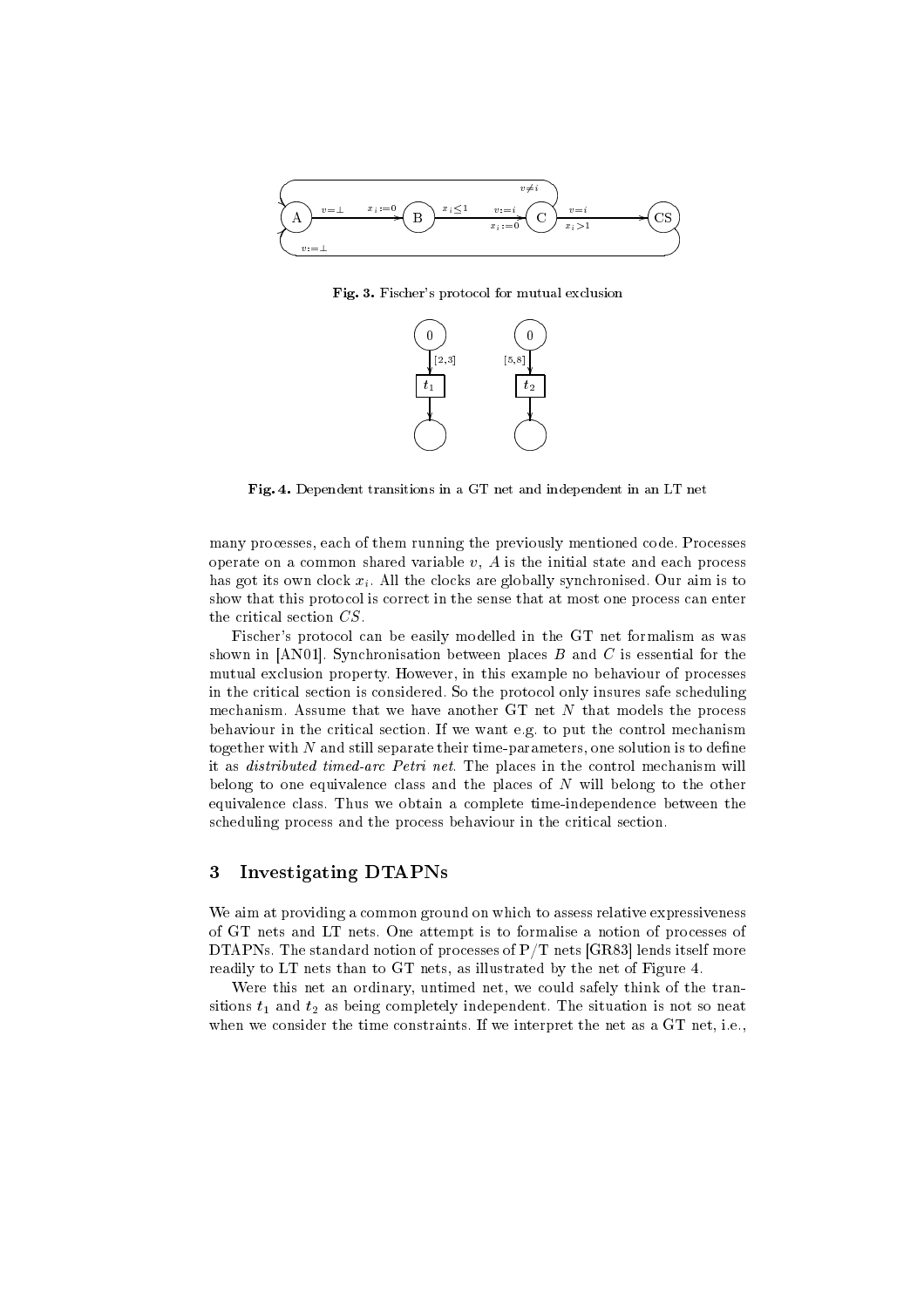we take the time to be global, after firing  $t_2$ , the transition  $t_1$  cannot possibly fire anymore. So, even if there are no static connections between  $t_1$  and  $t_2$ , time constrains do not allow to consider them as totally independent. If instead we consider the net under the local time interpretation,  $t_1$  and  $t_2$  are again independent, as they cannot affect each other's enabledness.

We study DTAPN processes in order to establish their properties with respect to timed firing sequences and to be able to prove results assessing the relative expressiveness of LT versus GT nets.

Another attempt is to consider various decidability questions. Ruiz, Gomez and Escrig recently proved in [RGdFE99] that reachability is undecidable for GT nets. Their proof does not imply undecidability for LT nets, because it relies on synchronised places. In principle, it may seem that the model of LT nets is less powerful than the one of GT nets.

Nevertheless, we demonstrate that reachability for LT nets is undecidable as well. The proof is based on a reduction from the halting problem of Minsky machine with two counters. Notice that this contrasts with the result by Mayr [May81] stating the decidability of reachability for ordinary Petri nets. The reachability problem for local timed-arc Petri nets can be formulated as follows.

```
Problem: Reachability for LT nets.
Instance: \overline{A} marked LT net (N, M) and a final marking M'.
Question: M \longrightarrow^* M' ?
```
Theorem 1. Reachability for LT nets is undecidable.

On the other hand, we only need to restrict the class of considered nets very little in order to get the expected difference between local and global timed nets. Say that a marking is simple if each place contains at most one token, and that a marked DTAPN is simple if the initial marking is simple.

Theorem 2. Reachability is decidable for simple LT nets, but undecidable for simple GT nets.

The coverability problem for GT nets was shown to be decidable  $-$  for discrete time in [RdFEA00] and for continuous time in [AN01]. By modifying these results we get that coverability is decidable even for DTAPNs. The problem is defined as follows.

Problem: Coverability for DTAPNs. Instance: A marked DTAPN  $(N, M)$  and a final marking M'. Question:  $\exists M''$ .  $M \longrightarrow^* M'' \land \forall p \in P$ .  $M'(p) \subseteq M''(p)$  ?

Theorem 3. Coverability for DTAPNs is decidable.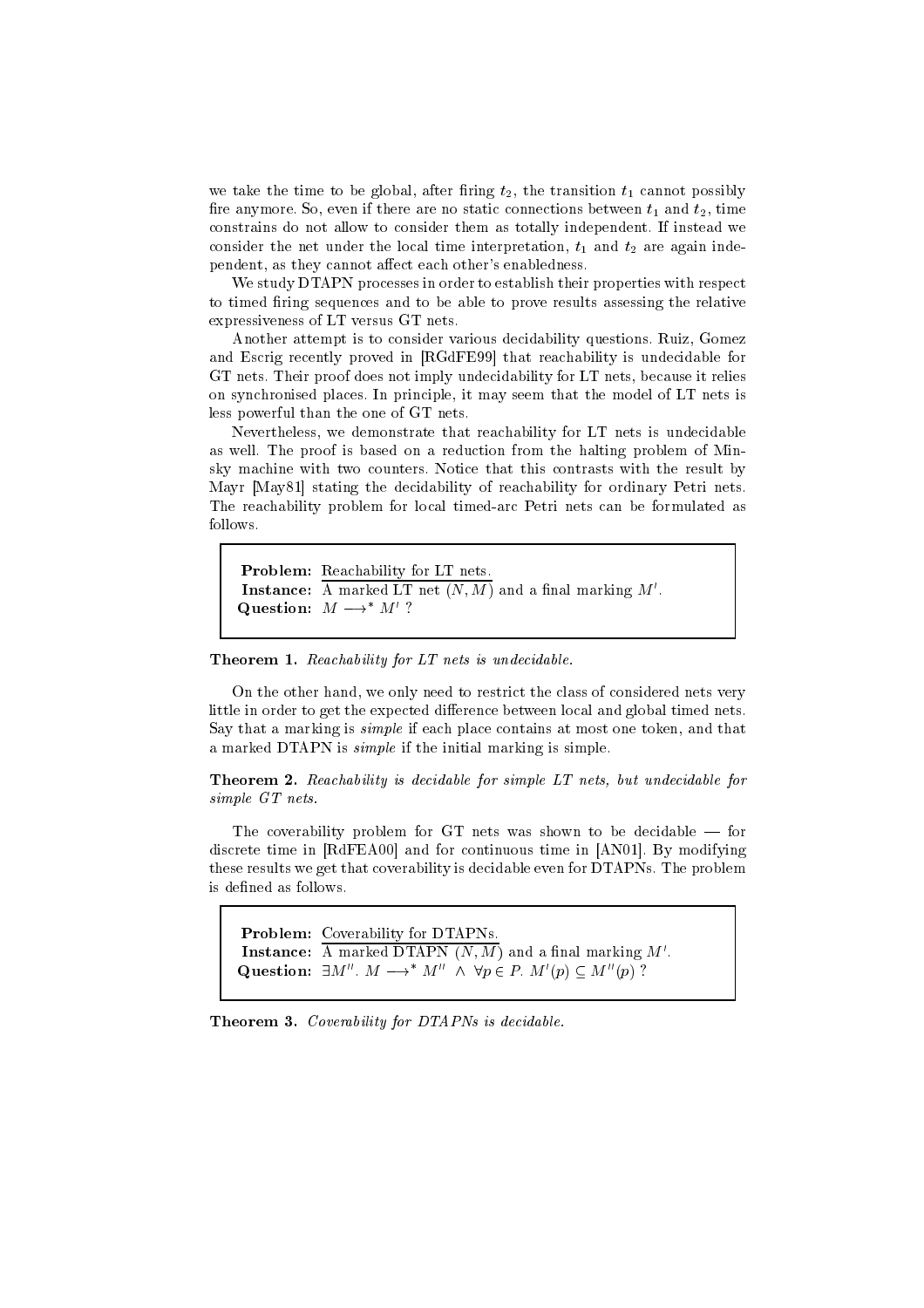## Conclusion

We have introduced a Petri net model aimed at capturing the ideas behind the Globally Asynchronous Locally Synchronous paradigm, and provided some initial results on our model. However, we believe there are many interesting problems to be addressed in the future for such models.

## References

- [AC98] P. A. Abdulla and K. Cerans. Simulation is decidable for one-counter nets. In Proceedings of 9th International Conference on Concurrency Theory (CONCUR'98), volume 1466 of LNCS, pages 253-268, 1998.
- [ACD90] R. Alur, C. Courcoubetis, and D. Dill. Model-checking for real-time systems. 5th Symp. on Logic in Computer Science (LICS 90), pages  $414-425$ , 1990
- [AD90] R. Alur and D. Dill. Automata for modelling real-time systems. In Proc. of Int. Colloquium on Algorithms, Languages and Programming, volume 443 of *LNCS*, pages 322-335, 1990.
- [AD94] R. Alur and D. Dill. Automata for Modelling Real-Time Systems. Theo retical Computer Science,  $126(2):183-236, 1994.$
- [AN01] P.A. Abdulla and A. Nylżn. BQOs and timed Petri nets. In International Conference on Application and Theory of Petri Nets (ICATPN 2001), 2001.  $http://www.docs.uu.se/~parosh/publications/publications.shtml.$
- [BC89] T. Bolognesi and P. Cremonese. The weakness of some timed models for concurrent systems. Technical Report CNUCE C89-29, CNUCE-C.N.R., 1989.
- $[$ BDM<sup>+98 $]$ </sup> M. Bozga, C. Daws, O. Maler, A. Olivero, S. Tripakis, and S. Yovine. Kronos: A model-checking tool for real-time systems. In Proceedings of  $CAV'98$ , volume 1427 of  $LNCS$ , pages 546-550. Springer-Verlag, 1998.
- [BE97] O. Burkart and J. Esparza. More infinite results. Bulletin of the European Association for Theoretical Computer Science, 62:138-159, June 1997. Columns: Concurrency.
- [BLT90] T. Bolognesi, F. Lucidi, and S. Trigila. From timed Petri nets to timed LOTOS. In Proceedings of the IFIP WG 6.1 Tenth International Symposium on Protocol Specification, Testing and Verification (Ottawa 1990), pages 1-14. North-Holland, Amsterdam, 1990.
- [BM99] A. Bouajjani and R. Mayr. Model checking lossy vector addition systems. In Annual Symposium on Theoretical Aspects of Computer Science  $(STACS'99)$ , volume 1563 of *LNCS*, pages 323-333. Springer-Verlag, 1999.
- [Bow96] Fred D.J. Bowden. Modelling time in Petri nets. In Proceedings of the Second Australia-Japan Workshop on Stochastic Models, 1996.  $http://www.itr.unisa.edu.au/~fbowden/pprs/stomod96/.$
- [GR83] U. Goltz and W. Reisig. The non-sequential behaviour of Petri nets. In $formation$  and  $Computation$ ,  $57:125-147$ , 1983.
- [Han93] H.M. Hanisch. Analysis of place/transition nets with timed-arcs and its application to batch process control. In Application and Theory of Petri  $Nets$ , volume 691 of  $LNCS$ , pages 282-299, 1993.
- [Jan90] P. Jancar. Decidability of a temporal logic problem for Petri nets. Theoretical Computer Science,  $74(1):71-93, 1990.$